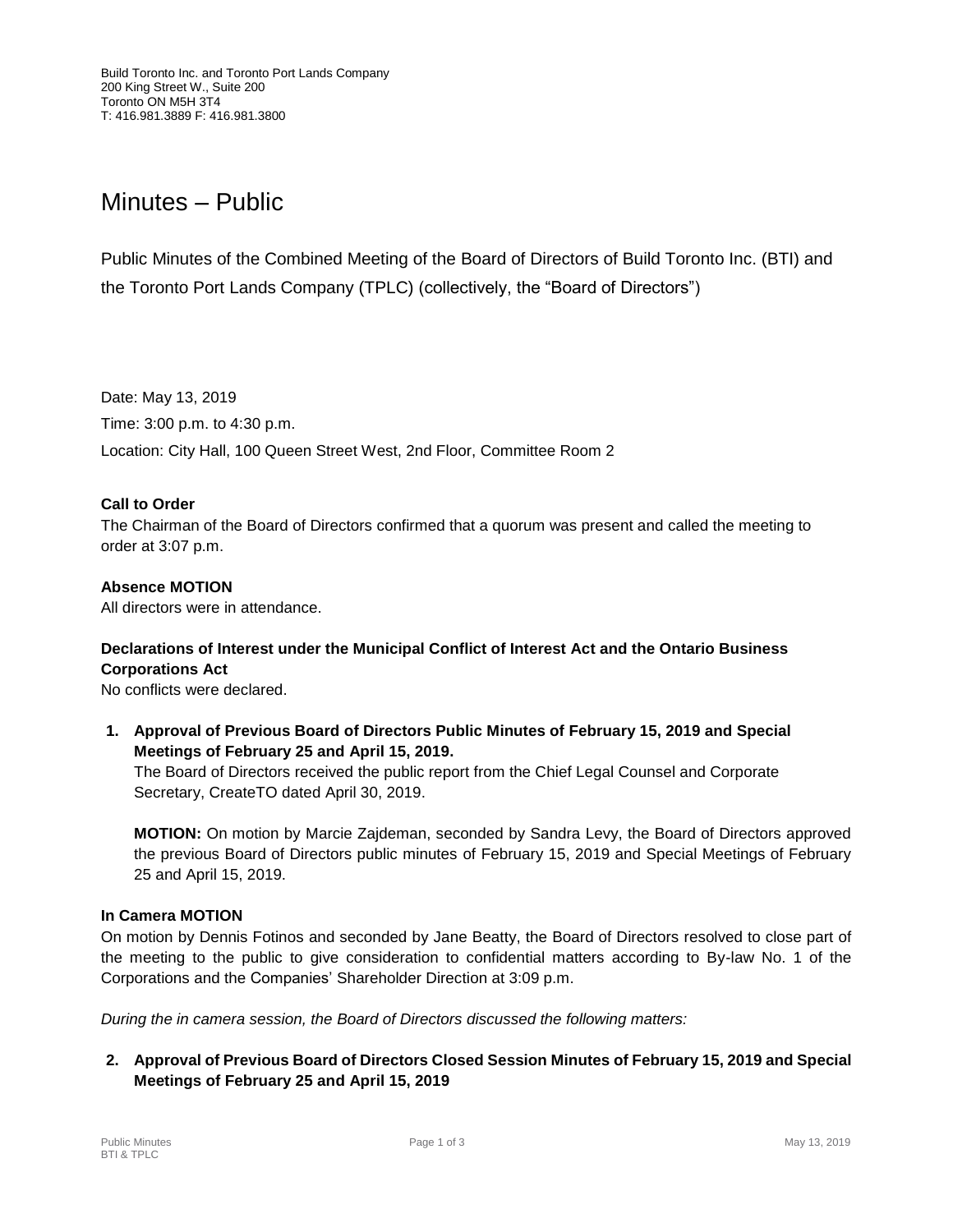- **3. 2018 Financial Results**
- **4. 260 Adelaide St./Fire Hall**
- **5. 411 Victoria Park**
- **6. Proposed Corporate Name Change**
- **7. 2018 Compensation Disclosure**
- **8. CEO Update**
- **9. Action Items**
- **10. Other Business**

#### **Adjournment**

**MOTION:** On motion by Dino Chiesa and seconded by Ron Carinci, the Board of Directors resolved to adopt the recommendations from its closed session and direct that these matters remain confidential in accordance with By-law No. 1 of the Corporations and the Companies' Shareholder Direction. The Board of Directors resumed its public session at 5:00 p.m. and the meeting was adjourned at 5:00 p.m.

#### **Attendance:**

|                         | 3:07 to 3:09 p.m.<br><b>Public Session</b> | 3:09 to 5:00 p.m.<br>In-Camera Session | 5:00 to 5:00 p.m.<br><b>Public Session</b> |
|-------------------------|--------------------------------------------|----------------------------------------|--------------------------------------------|
| Dino Chiesa, Chair      | $\checkmark$                               |                                        |                                            |
| Ron Carinci, Vice Chair |                                            | $\checkmark$                           |                                            |
| Ana Bailão              | $\checkmark$                               | ✓                                      | $\checkmark$                               |
| Jane Beatty             | ✓                                          | ✓                                      |                                            |
| Paula Fletcher          | $\checkmark$                               | ✓                                      |                                            |
| <b>Dennis Fotinos</b>   | $\checkmark$                               | ✓                                      | $\mathsf{x}$                               |
| Sandra Levy             |                                            | $\checkmark$                           |                                            |
| Marcie Zajdeman         |                                            |                                        |                                            |

 $\checkmark$  Members were present for some or all of the time indicated.

### **Also Present** (at the invitation of the Board):

Jaspreet Hansra-Kulasingam, Chief Financial Officer, CreateTO